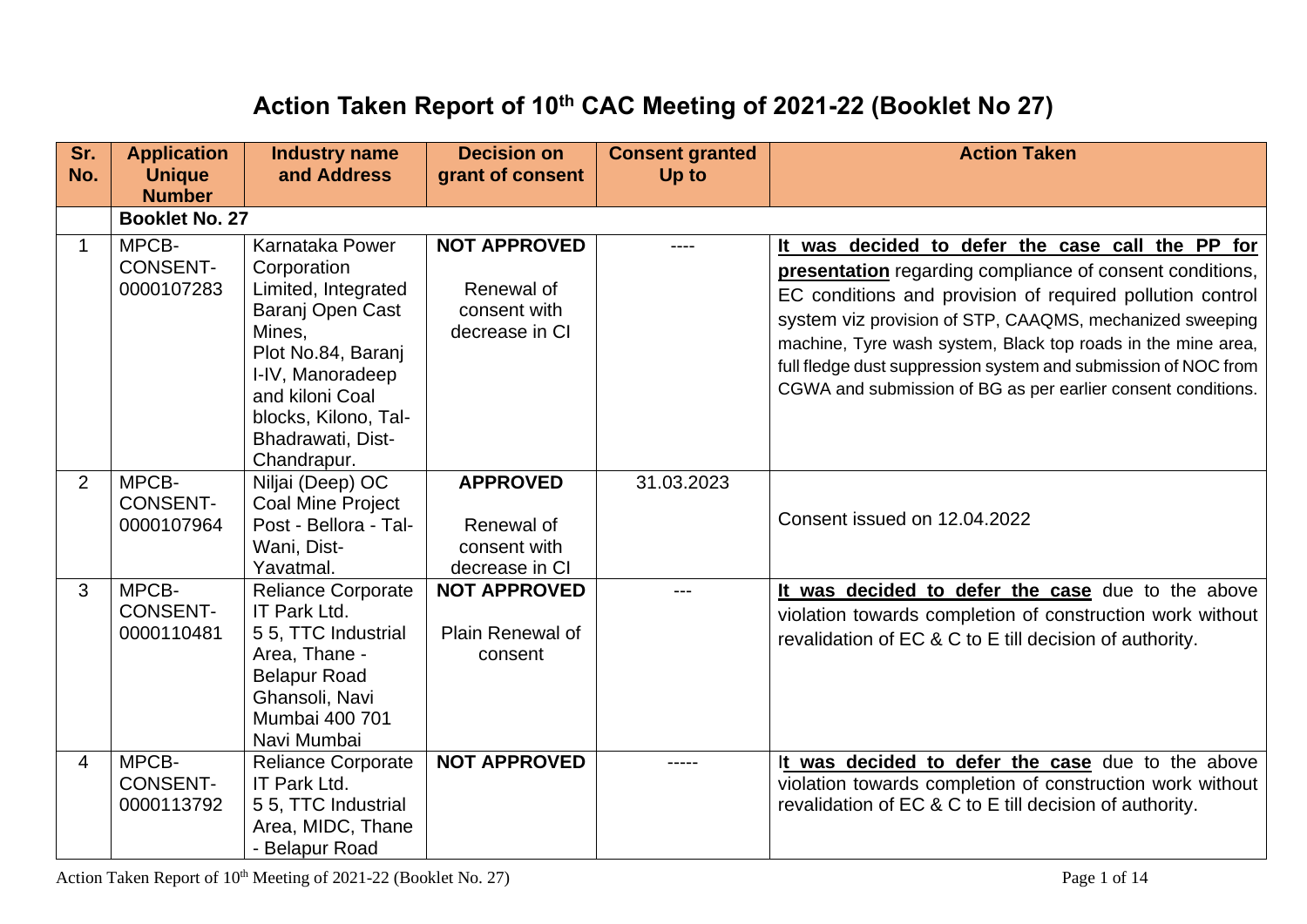| Sr.<br>No.     | <b>Application</b><br><b>Unique</b><br><b>Number</b> | <b>Industry name</b><br>and Address                                                                                                                                                 | <b>Decision on</b><br>grant of consent                          | <b>Consent granted</b><br>Up to | <b>Action Taken</b>          |
|----------------|------------------------------------------------------|-------------------------------------------------------------------------------------------------------------------------------------------------------------------------------------|-----------------------------------------------------------------|---------------------------------|------------------------------|
|                |                                                      | Ghansoli, Navi<br>Mumbai 400 701<br>Navi Mumbai                                                                                                                                     | Renewal of<br>consent with<br>increase in CI                    |                                 |                              |
| 5              | MPCB-<br><b>CONSENT-</b><br>0000116639               | <b>Western Coalfields</b><br>Limited, Gokul<br><b>Opencast Mine</b><br><b>WCL Murpar Sub</b><br>Area, Near Piraya<br>Village, Post<br>Khadsangi, Tal-<br>Bhiwapur, Dist-<br>Nagpur. | <b>APPROVED</b><br>Renewal of<br>consent with<br>increase in CI | 31.03.2023                      | Consent issued on 12.04.2022 |
| 6              | MPCB-<br><b>CONSENT-</b><br>0000117064               | Endurance<br>Technologies Ltd.<br>Plot No. B - 1/2, 1/3<br>MIDC CHAKAN,<br>Village - Nighoje<br>Khed                                                                                | <b>APPROVED</b><br>Renewal of<br>Consent                        | 31.07.2026                      | Consent issued on 12.04.2022 |
| $\overline{7}$ | MPCB-<br><b>CONSENT-</b><br>0000118943               | <b>Grasim Industries</b><br>Limited (Unit -<br>Century Rayon)<br>45,53,56,57,58,59,<br>76,77,78,201,202,2<br>07,55(P),51(A)<br>Shahad Ulhasnagar                                    | <b>APPROVED</b><br>Renewal of<br>Consent                        | 30.09.2026                      | Consent issued on 24.04.2022 |
| 8              | MPCB-<br><b>CONSENT-</b><br>0000120028               | Frigorifico Allana<br>Private Limited, Gut<br>no. 74 to 83 & 86 to<br>88 Gevrai Village,<br>Paithan Road,<br>Aurangabad.                                                            | <b>APPROVED</b><br>Renewal of<br>consent with<br>increase in CI | 31.10.2026                      | Consent issued on 31,03,2022 |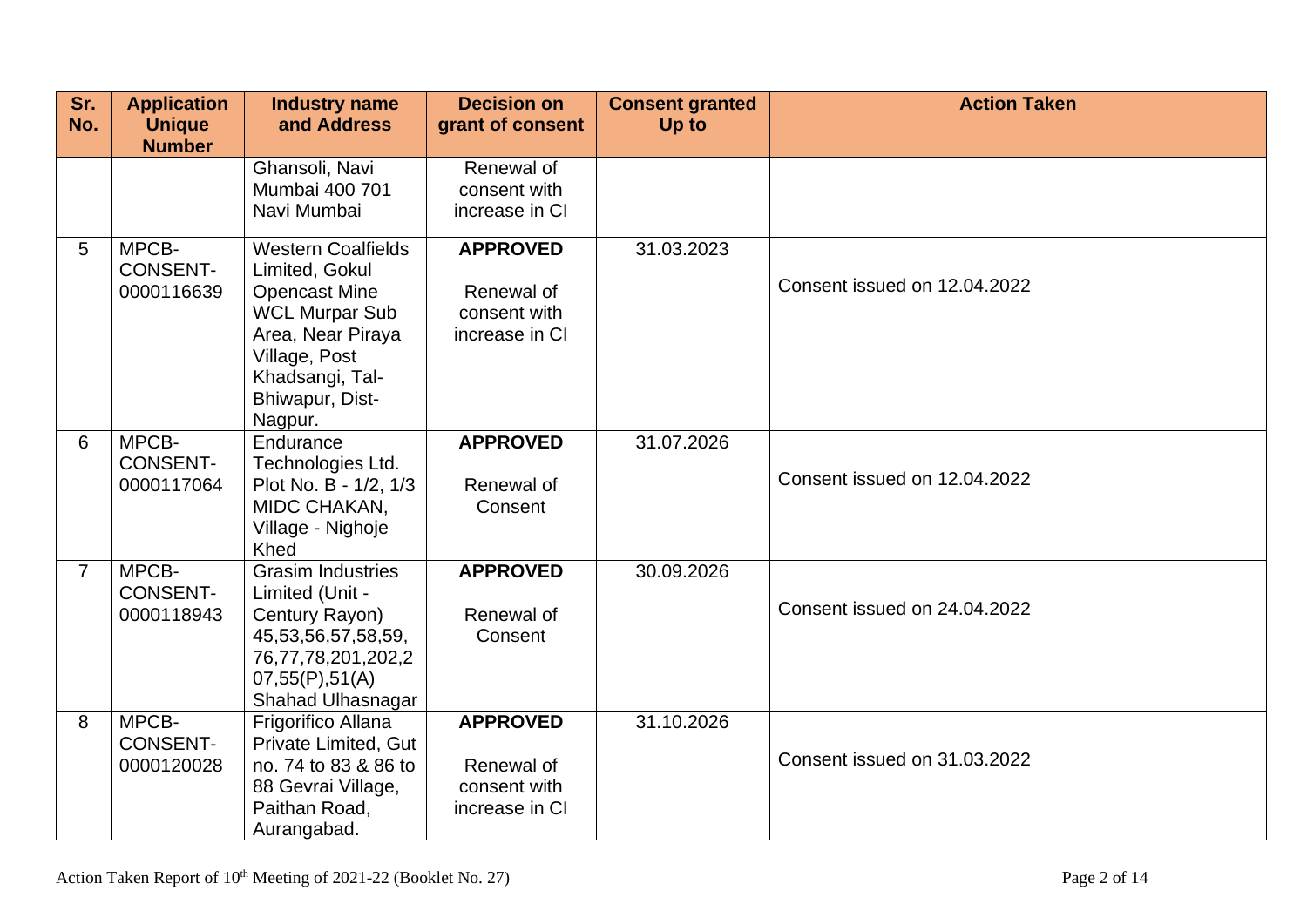| Sr.<br>No.      | <b>Application</b><br><b>Unique</b><br><b>Number</b> | <b>Industry name</b><br>and Address           | <b>Decision on</b><br>grant of consent | <b>Consent granted</b><br>Up to | <b>Action Taken</b>                    |
|-----------------|------------------------------------------------------|-----------------------------------------------|----------------------------------------|---------------------------------|----------------------------------------|
| 9               | MPCB-<br><b>CONSENT-</b>                             | John Deere India<br>Pvt. Ltd, Unit- Pune      | <b>APPROVED</b>                        | 30.09.2024                      |                                        |
|                 | 0000119002                                           | <b>Works</b>                                  | Renewal of                             |                                 | Consent issued on 12.04.2022           |
|                 |                                                      | Gat No. 166, 167 &<br>271 to 291              | consent                                |                                 |                                        |
|                 |                                                      | Sanaswadi, Tal.<br>Sirur, Dist. Pune          |                                        |                                 |                                        |
| 10 <sup>°</sup> | MPCB-<br><b>CONSENT-</b>                             | <b>General Motors</b><br><b>India Private</b> | <b>APPROVED</b>                        | 30.09.2022                      |                                        |
|                 | 0000117816                                           | Limited                                       | Renewal of                             |                                 | Consent issued on 12.04.2022           |
|                 |                                                      | A-16 MIDC                                     | Consent                                |                                 |                                        |
|                 |                                                      | Talegaon, Tal.<br>Maval, Dist. Pune           |                                        |                                 |                                        |
| 11              | MPCB-                                                | Laxmi Organic                                 | <b>APPROVED</b>                        | 31.10.2026                      |                                        |
|                 | <b>CONSENT-</b>                                      | <b>Industries Ltd</b>                         |                                        |                                 | Consent issued on 12.04.2022           |
|                 | 0000119994                                           | A-22/2/3, MIDC<br>Mahad, Tal.                 | Renewal of<br>Consent                  |                                 |                                        |
|                 |                                                      | Mahad, Dist Raigad                            |                                        |                                 |                                        |
| 12 <sup>°</sup> | MPCB-                                                | M. S. P.G. C. L.,                             | <b>NOT APPROVED</b>                    | -----                           |                                        |
|                 | <b>CONSENT-</b>                                      | <b>KHAPERKHEDA</b>                            |                                        |                                 | Show Cause Notice issued on 23.03.2022 |
|                 | 0000119399                                           | <b>THERMAL POWER</b>                          | Renewal of                             |                                 |                                        |
|                 |                                                      | <b>STATION</b><br>Silewara: 71 to 117         | Consent with<br>increase in CI         |                                 |                                        |
|                 |                                                      | & Bhanegaon: 1 to                             |                                        |                                 |                                        |
|                 |                                                      | 35 Khaperkheda                                |                                        |                                 |                                        |
|                 |                                                      | Tal-Saoner, Dist-                             |                                        |                                 |                                        |
|                 |                                                      | Nagpur                                        |                                        |                                 |                                        |
| 13              | MPCB-                                                | <b>Bilt Graphic Paper</b>                     | <b>APPROVED</b>                        | 31.08.2023                      |                                        |
|                 | <b>CONSENT-</b>                                      | Products Limited,                             |                                        |                                 | Consent issued on 30.03.2022           |
|                 | 0000116824                                           | Ballarpur, Dist:<br>Chandrapur.               | Renewal of<br>consent with             |                                 |                                        |
|                 |                                                      |                                               | decrease in CI                         |                                 |                                        |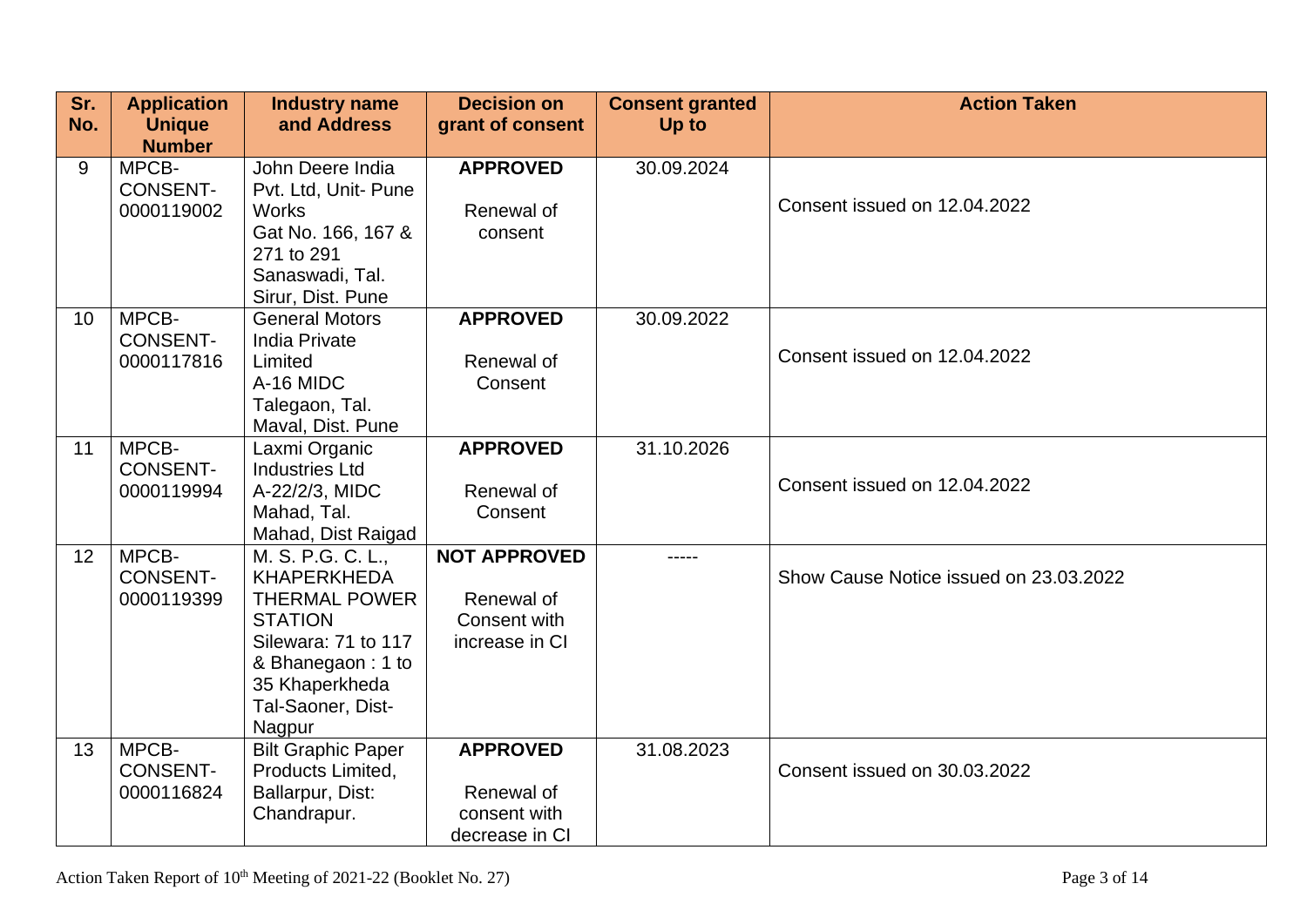| Sr. | <b>Application</b>             | <b>Industry name</b>      | <b>Decision on</b>       | <b>Consent granted</b> | <b>Action Taken</b>                              |
|-----|--------------------------------|---------------------------|--------------------------|------------------------|--------------------------------------------------|
| No. | <b>Unique</b><br><b>Number</b> | and Address               | grant of consent         | Up to                  |                                                  |
| 14  | MPCB-                          | Alfa Laval India          | <b>APPROVED</b>          | 30.06.2026             |                                                  |
|     | <b>CONSENT-</b>                | <b>Private Ltd</b>        |                          |                        |                                                  |
|     | 0000118592                     | S. No. 2221 (B)           | 1st Consent to           |                        | Consent issued on 12.04.2022                     |
|     |                                | Pune-Mumbai               | Operate                  |                        |                                                  |
|     |                                | Road Pimpri               | (Expansion) with         |                        |                                                  |
|     |                                | Chinchwad                 | Renewal of               |                        |                                                  |
|     |                                | Municipal                 | existing Consent         |                        |                                                  |
|     |                                | Corporation               | to Operate               |                        |                                                  |
| 15  | MPCB-                          | <b>Amtek Auto Limited</b> | <b>NOT APPROVED</b>      | -----                  |                                                  |
|     | <b>CONSENT-</b>                | Gat No 1074 1085          |                          |                        | Show Cause Notice issued on 30.03.2022           |
|     | 0000120343                     | Sanaswadi,                | Renewal of               |                        |                                                  |
|     |                                | Sanaswadi Off.            | Consent                  |                        |                                                  |
|     |                                | Shikrapur Chakan          |                          |                        |                                                  |
|     |                                | <b>Road Shirur</b>        |                          |                        |                                                  |
| 16  | MPCB-                          | Fiat India                | <b>APPROVED</b>          | 30.09.2022             |                                                  |
|     | <b>CONSENT-</b>                | Automobiles               |                          |                        | Consent issued on 12.04.2022                     |
|     | 0000120551                     | <b>Private Limited</b>    | Renewal of               |                        |                                                  |
|     |                                | B-19 MIDC                 | Consent                  |                        |                                                  |
|     |                                | Ranjangaon Shirur         |                          |                        |                                                  |
| 17  | MPCB-<br><b>CONSENT-</b>       | Dr. L. H.<br>Hiranandani  | <b>NOT APPROVED</b>      | -----                  | it was decided to defer the case and call PP for |
|     | 0000118993                     |                           | Renewal of               |                        | presentation for above lapses.                   |
|     |                                | Hospital,<br>Hiranandani  | Combined                 |                        |                                                  |
|     |                                | Gardens, Powai,           | <b>Consent &amp; BMW</b> |                        |                                                  |
|     |                                | Mumbai.                   | Authorization            |                        |                                                  |
| 18  | MPCB-                          | <b>UltraTech Cement</b>   | <b>NOT APPROVED</b>      | -----                  |                                                  |
|     | <b>CONSENT-</b>                | Limited, Unit -           |                          |                        | Show Cause Notice issued on 23.03.2022           |
|     | 0000120884                     | <b>Awarpur Cement</b>     | Renewal of               |                        |                                                  |
|     |                                | <b>Works</b>              | consent with             |                        |                                                  |
|     |                                | Awarpur, Tal-             | increase in CI           |                        |                                                  |
|     |                                | Korpana, Dist-            |                          |                        |                                                  |
|     |                                | Chandrapur.               |                          |                        |                                                  |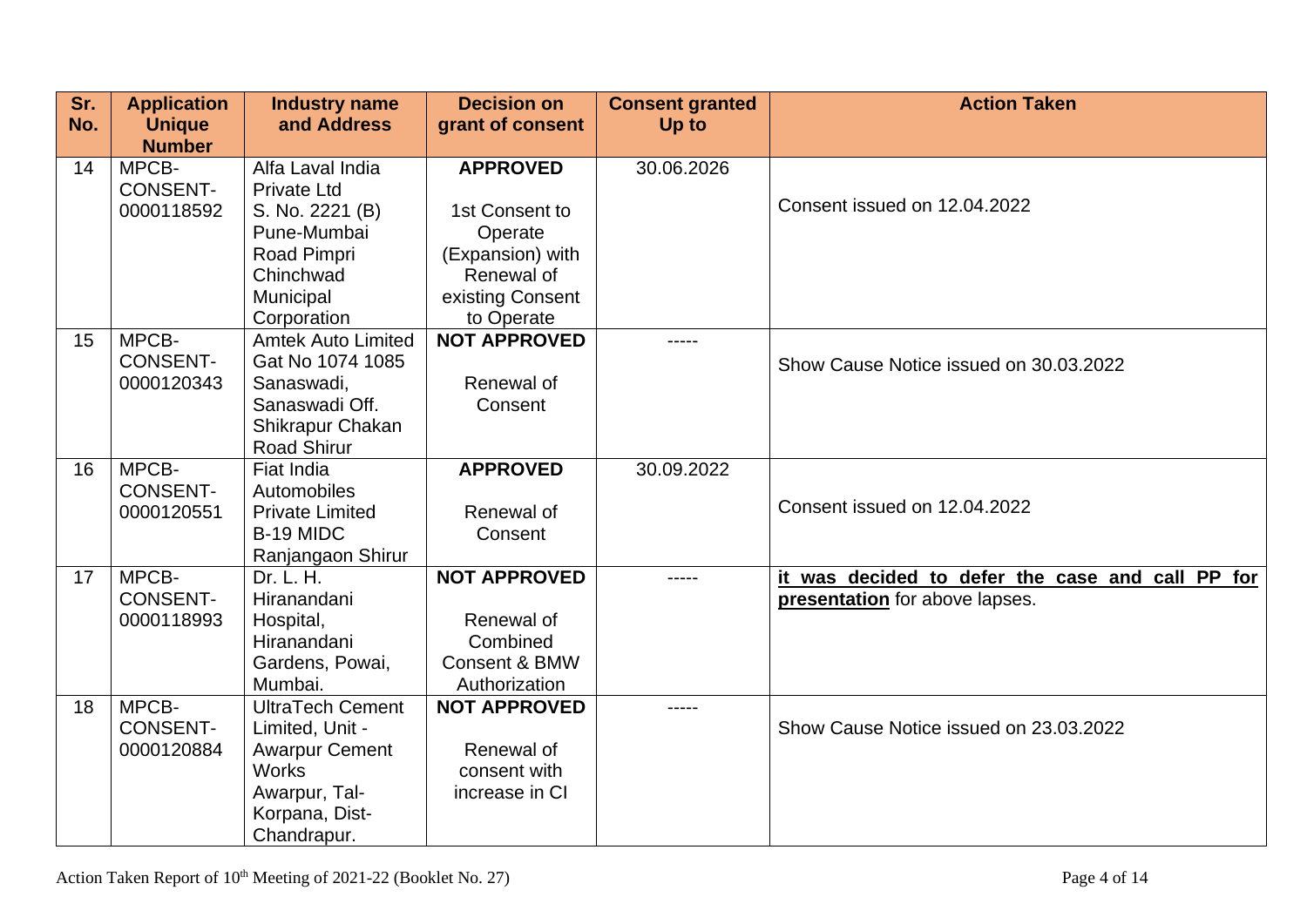| Sr. | <b>Application</b> | <b>Industry name</b>                          | <b>Decision on</b>  | <b>Consent granted</b> | <b>Action Taken</b>                    |
|-----|--------------------|-----------------------------------------------|---------------------|------------------------|----------------------------------------|
| No. | <b>Unique</b>      | and Address                                   | grant of consent    | Up to                  |                                        |
|     | <b>Number</b>      |                                               |                     |                        |                                        |
| 19  | MPCB-              | Maharashtra State                             | <b>NOT APPROVED</b> | -----                  |                                        |
|     | <b>CONSENT-</b>    | <b>Power Generation</b>                       |                     |                        | Show Cause Notice issued on 23.03.2022 |
|     | 0000118256         | Company Ltd Parli                             | Renewal of          |                        |                                        |
|     |                    | <b>Thermal Power</b>                          | consent with        |                        |                                        |
|     |                    | Station (Unit VI &                            | increase in CI      |                        |                                        |
|     |                    | VII                                           |                     |                        |                                        |
|     |                    | 378, 379, 397, 400,                           |                     |                        |                                        |
|     |                    | 401,402,417&418,                              |                     |                        |                                        |
|     |                    | Dadahari                                      |                     |                        |                                        |
|     |                    | Wadgaon, Tal-Parli                            |                     |                        |                                        |
|     |                    | Vaijnath, Dist-Beed.                          |                     |                        |                                        |
| 20  | MPCB-              | Maharashtra State                             | <b>NOT APPROVED</b> | -----                  |                                        |
|     | <b>CONSENT-</b>    | <b>Power Generation</b>                       |                     |                        | Show Cause Notice issued on 23.03.2022 |
|     | 0000118333         | Co. Ltd, Parli                                |                     |                        |                                        |
|     |                    | Thermal power                                 | Renewal of          |                        |                                        |
|     |                    | Station (Unit VIII)                           | consent with        |                        |                                        |
|     |                    | 399, 400, 409, 410,                           | increase in CI      |                        |                                        |
|     |                    | 411, 412, 413, 414,                           |                     |                        |                                        |
|     |                    | 415 upto 428 & 435                            |                     |                        |                                        |
|     |                    | Wadgaon                                       |                     |                        |                                        |
|     |                    | (Dadahari), Tal-Parli<br>Vaijnath, Dist-Beed. |                     |                        |                                        |
| 21  | MPCB-              | Shrinivas                                     | <b>NOT APPROVED</b> | -----                  |                                        |
|     | <b>CONSENT-</b>    | <b>Engineering Auto</b>                       |                     |                        | Show Cause Notice issued on 29.03.2022 |
|     | 0000122461         | Components Pvt.                               | Renewal of          |                        |                                        |
|     |                    | Ltd.                                          | Consent             |                        |                                        |
|     |                    | Plot No. A-24                                 |                     |                        |                                        |
|     |                    | Talegaon MIDC                                 |                     |                        |                                        |
|     |                    | (Phase- IV) Maval                             |                     |                        |                                        |
| 22  | MPCB-              | Chowgule and                                  | <b>NOT APPROVED</b> | -----                  |                                        |
|     | <b>CONSENT-</b>    | company Private                               |                     |                        | Show Cause Notice issued on 23.03.2022 |
|     | 0000122660         | Limited., Village -                           |                     |                        |                                        |
|     |                    | Sande Lavgan,                                 |                     |                        |                                        |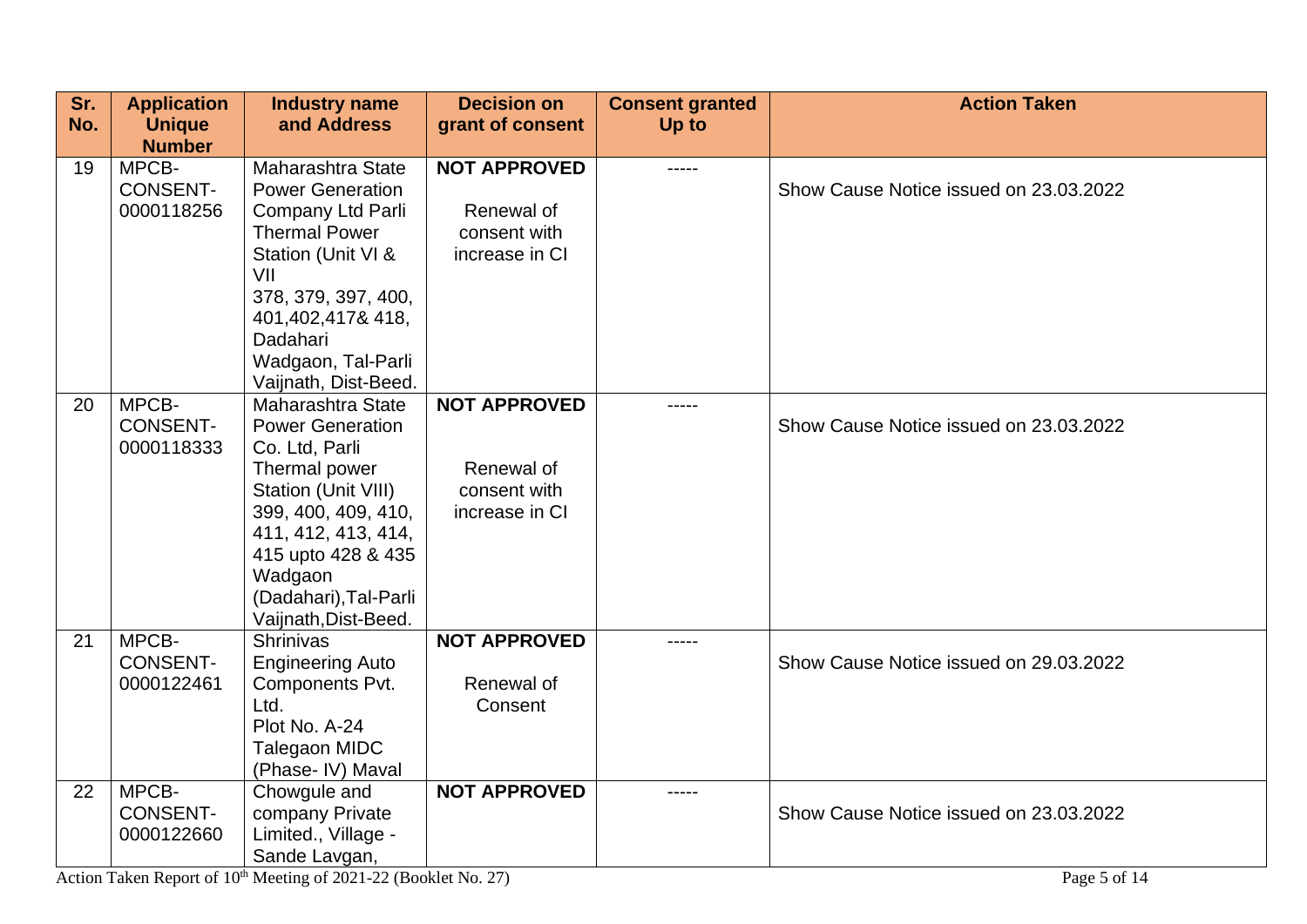| Sr.<br>No. | <b>Application</b><br><b>Unique</b>    | <b>Industry name</b><br>and Address                                                                                                                                              | <b>Decision on</b><br>grant of consent                                                     | <b>Consent granted</b><br>Up to | <b>Action Taken</b>                                                                                     |
|------------|----------------------------------------|----------------------------------------------------------------------------------------------------------------------------------------------------------------------------------|--------------------------------------------------------------------------------------------|---------------------------------|---------------------------------------------------------------------------------------------------------|
|            | <b>Number</b>                          |                                                                                                                                                                                  |                                                                                            |                                 |                                                                                                         |
|            |                                        | Post- Jaigad<br>Ratnagiri.                                                                                                                                                       | Renewal of<br>consent with<br>increase in CI                                               |                                 |                                                                                                         |
| 23         | MPCB-<br><b>CONSENT-</b><br>0000120078 | <b>Hindustan Unilever</b><br>Ltd. C-9 MIDC<br>Industrial Area,<br>Khamgaon                                                                                                       | <b>NOT APPROVED</b><br>Renewal of<br><b>Consent Operate</b>                                | -----                           | Show Cause Notice issued on 29.03.2022                                                                  |
| 24         | MPCB-<br><b>CONSENT-</b><br>0000121041 | <b>Currency Note</b><br>Press (A Unit of<br><b>SPMCIL) Wholly</b><br>owned by<br>Government of<br>India 120/1, 120/2,<br>Jail Road, Nashik<br>Road Tal. & Dist.<br><b>Nashik</b> | <b>APPROVED</b><br>Renewal of<br>consent with<br>decrease in CI                            | 30.06.2026                      | Consent issued on 24.03.2022                                                                            |
| 25         | MPCB-<br><b>CONSENT-</b><br>0000122412 | Sahrudaya<br><b>Healthcare Private</b><br>Limited, Medicover<br>Hospital, N-6,<br>CIDCO,<br>Aurangabad.                                                                          | <b>APPROVED</b><br>Plain Renewal of<br>Combined<br>Consent & BMW<br>Authorization          | 18.09.2024                      | It was decided to ask Hospital Authority to apply separately<br>for Consent to Establish for expansion. |
| 26         | MPCB-<br><b>CONSENT-</b><br>0000122351 | <b>Kirloskar Oil</b><br><b>Engines Limited</b><br>D-1 Five Star MIDC<br>Kagal-<br>Hatkanangale, A/p.-<br>Talandage<br>Hatkanangale                                               | <b>APPROVED</b><br>1st C to O for<br>expansion with<br>amalgamation of<br>existing consent | 28.02.2023                      | Consent issued on 12.04.2022                                                                            |
| 27         | MPCB-<br><b>CONSENT-</b><br>0000123412 | PES Hospital &<br>Research Center,                                                                                                                                               | <b>NOT APPROVED</b>                                                                        |                                 | It was decided to issue show cause notice for above<br>non-compliances.                                 |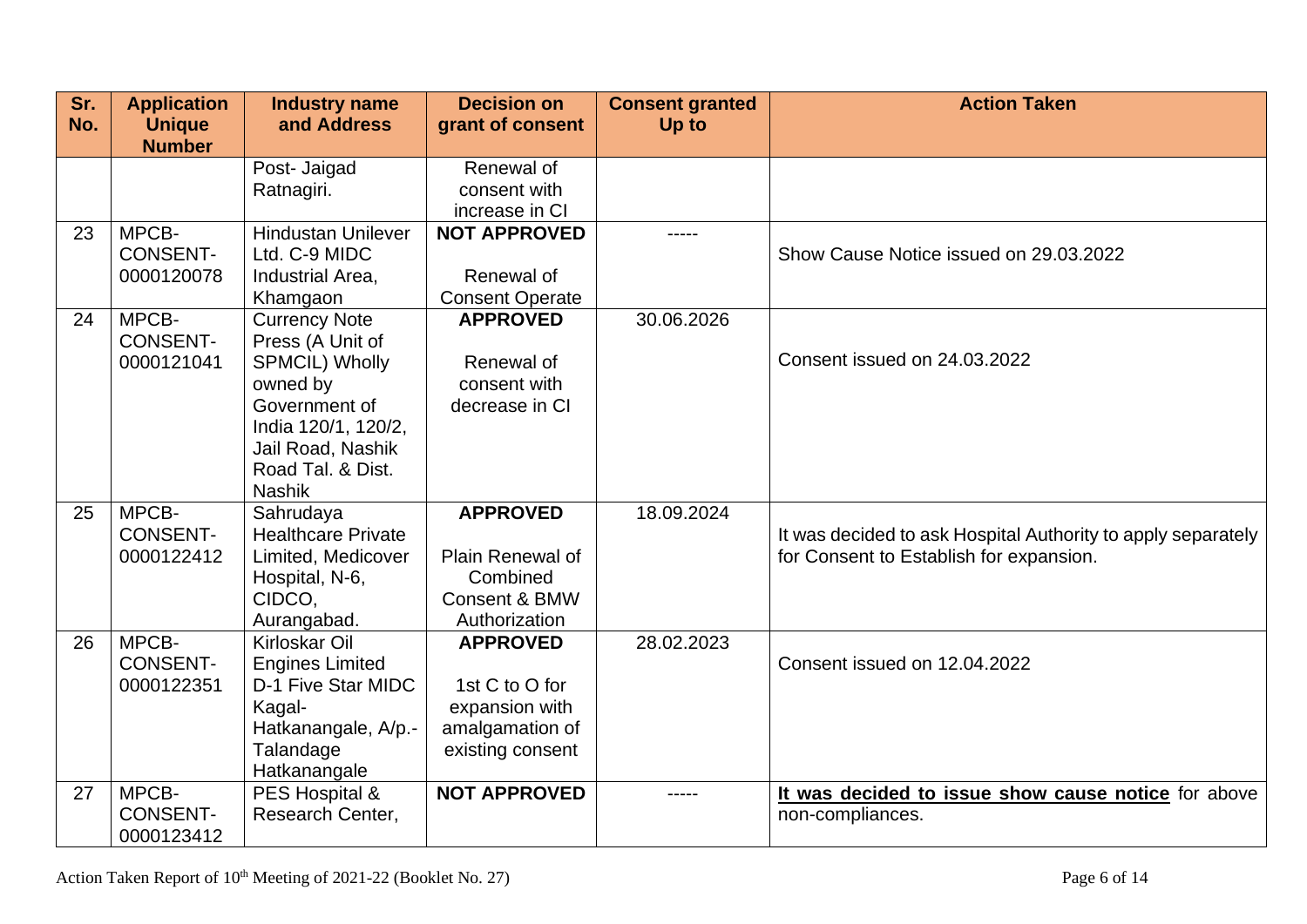| Sr. | <b>Application</b>                     | <b>Industry name</b>                                                                                                                                                                                                                                               | <b>Decision on</b>                                                   | <b>Consent granted</b> | <b>Action Taken</b>          |
|-----|----------------------------------------|--------------------------------------------------------------------------------------------------------------------------------------------------------------------------------------------------------------------------------------------------------------------|----------------------------------------------------------------------|------------------------|------------------------------|
| No. | <b>Unique</b><br><b>Number</b>         | and Address                                                                                                                                                                                                                                                        | grant of consent                                                     | Up to                  |                              |
|     |                                        | Bank Colony,<br>Sahakar Nagar,<br>Near Balaji Mandir,<br>Dist. Bhandara.                                                                                                                                                                                           | Combined<br>Consent & BMW<br>Authorization,<br>Consent to<br>Renewal |                        |                              |
| 28  | MPCB-<br><b>CONSENT-</b><br>0000123561 | <b>Ordnance Factory</b><br>Varangaon Survey<br>No. 91,92,93, Near<br>Varangaon Village,<br>NH - 6, Tal.<br>Bhusawal, Dist.<br>Jalgaon                                                                                                                              | <b>APPROVED</b><br>Renewal of<br>consent with<br>increase in CI      | 30.10.2026             | Consent issued on 12.04.2022 |
| 29  | MPCB-<br><b>CONSENT-</b><br>0000123047 | <b>Reliance Industries</b><br>Limited & One<br><b>BKC Realtors Pvt</b><br>Ltd, C wing, 407,<br>Plot No. C 66, G<br>Block,<br>Plot No. C-66, CTS<br>No. 4207(pt),<br>Village.<br>Kolekalyan, †One<br>BKC' A wing,<br>Level 14, BKC,<br>Bandra (E)<br>Mumbai-400051. | <b>APPROVED</b><br>Renewal of<br>Consent to<br>Operate               | 31.10.2023             | Consent issued on 12.04.2022 |
| 30  | MPCB-<br><b>CONSENT-</b><br>0000123917 | Tata<br>Communications<br>Ltd.,<br>Cadastral Sr No. F.<br>P. No. 1195, TPS<br>IV, LVSB,<br><b>Kashinath Dhure</b>                                                                                                                                                  | <b>APPROVED</b><br>Renewal of<br>Consent to<br>Operate               | 31.10.2023             | Consent issued on 12.04.2022 |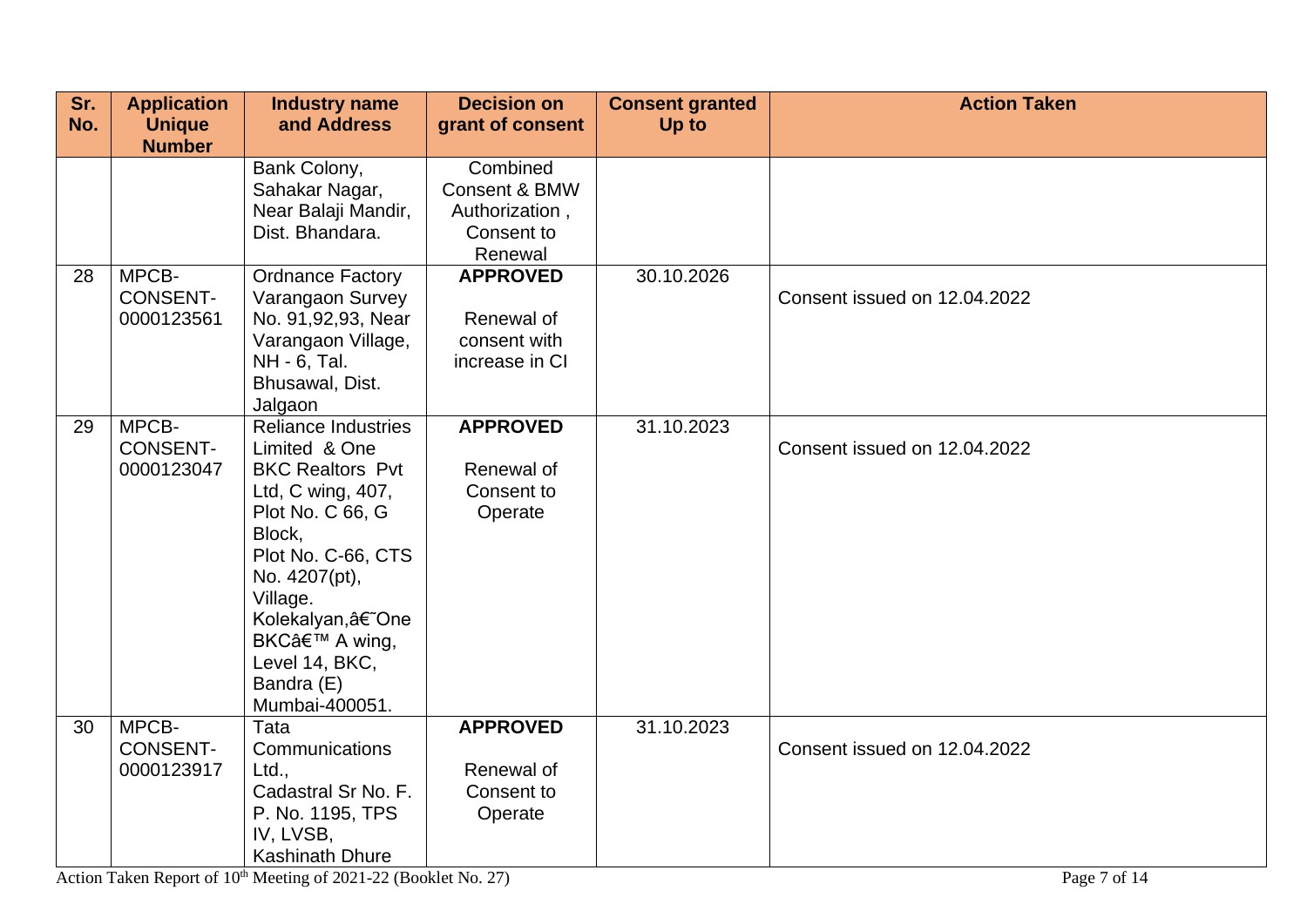| Sr.<br>No. | <b>Application</b><br><b>Unique</b> | <b>Industry name</b><br>and Address      | <b>Decision on</b><br>grant of consent | <b>Consent granted</b><br>Up to | <b>Action Taken</b>                                                                                 |
|------------|-------------------------------------|------------------------------------------|----------------------------------------|---------------------------------|-----------------------------------------------------------------------------------------------------|
|            | <b>Number</b>                       |                                          |                                        |                                 |                                                                                                     |
|            |                                     | Marg, Prabha devi,<br>Mumbai-400028.     |                                        |                                 |                                                                                                     |
| 31         | MPCB-<br><b>CONSENT-</b>            | Jagjivanram<br><b>Hospital (Western</b>  | <b>APPROVED</b>                        | 30.06.2026                      | it was decided to grant Combined Consent to Operate<br>& BMW Authorization for 361 Bedded Hospital. |
|            | 0000078831                          | Railway)                                 | <b>Renewal of BMW</b>                  |                                 |                                                                                                     |
|            |                                     | Maratha Mandir                           | Authorization with                     |                                 |                                                                                                     |
|            |                                     | Marg, Mumbai                             | grant of 1st                           |                                 |                                                                                                     |
|            |                                     | Cental, Mumbai -                         | Consent to                             |                                 |                                                                                                     |
|            |                                     | 400008                                   | Operate                                |                                 |                                                                                                     |
| 32         | MPCB-<br><b>CONSENT-</b>            | <b>MSL Driveline</b><br>Systems Limited, | <b>APPROVED</b>                        | 31.12.2026                      | Consent issued on 24.03.2022                                                                        |
|            | 0000123983                          | Plot No 89/1-A,                          | Renewal of                             |                                 |                                                                                                     |
|            |                                     | <b>MIDC Satpur, Dist -</b>               | consent                                |                                 |                                                                                                     |
|            |                                     | <b>Nashik</b>                            |                                        |                                 |                                                                                                     |
| 33         | MPCB-                               | AkzoNobel India                          | <b>APPROVED</b>                        | 31.12.2022                      |                                                                                                     |
|            | <b>CONSENT-</b>                     | Limited                                  |                                        |                                 |                                                                                                     |
|            | 0000124436                          | Plot No. 1/1 TTC                         | Renewal of                             |                                 | Consent shall be issued only after receipt of additional                                            |
|            |                                     | Industrial area<br>Koparkhairane         | consent                                |                                 | consent fee.                                                                                        |
|            |                                     | Thane                                    |                                        |                                 |                                                                                                     |
| 34         | MPCB-                               | Dana India Pvt. Ltd.                     | <b>NOT APPROVED</b>                    | -----                           |                                                                                                     |
|            | <b>CONSENT-</b>                     | Gat No. 51/1 &                           |                                        |                                 | Show Cause Notice issued on 30.03.2022                                                              |
|            | 0000123319                          | Others, Plot No.                         | Renewal of                             |                                 |                                                                                                     |
|            |                                     | $1(P)$ Gat                               | consent                                |                                 |                                                                                                     |
|            |                                     | No.51/1+51/2+51/3                        |                                        |                                 |                                                                                                     |
|            |                                     | +52(P)+53(P)+54(P<br>)+56+57+58+59(P),   |                                        |                                 |                                                                                                     |
|            |                                     | <b>Bhamboli Khed</b>                     |                                        |                                 |                                                                                                     |
| 35         | MPCB-                               | Radisson Blu Hotel,                      | <b>NOT APPROVED</b>                    | -----                           |                                                                                                     |
|            | <b>CONSENT-</b>                     | Nagpur (Unit of                          |                                        |                                 | Show Cause Notice issued on 23.03.2022                                                              |
|            | 0000124000                          | <b>Bestech</b>                           | Renewal of                             |                                 |                                                                                                     |
|            |                                     |                                          | consent with                           |                                 |                                                                                                     |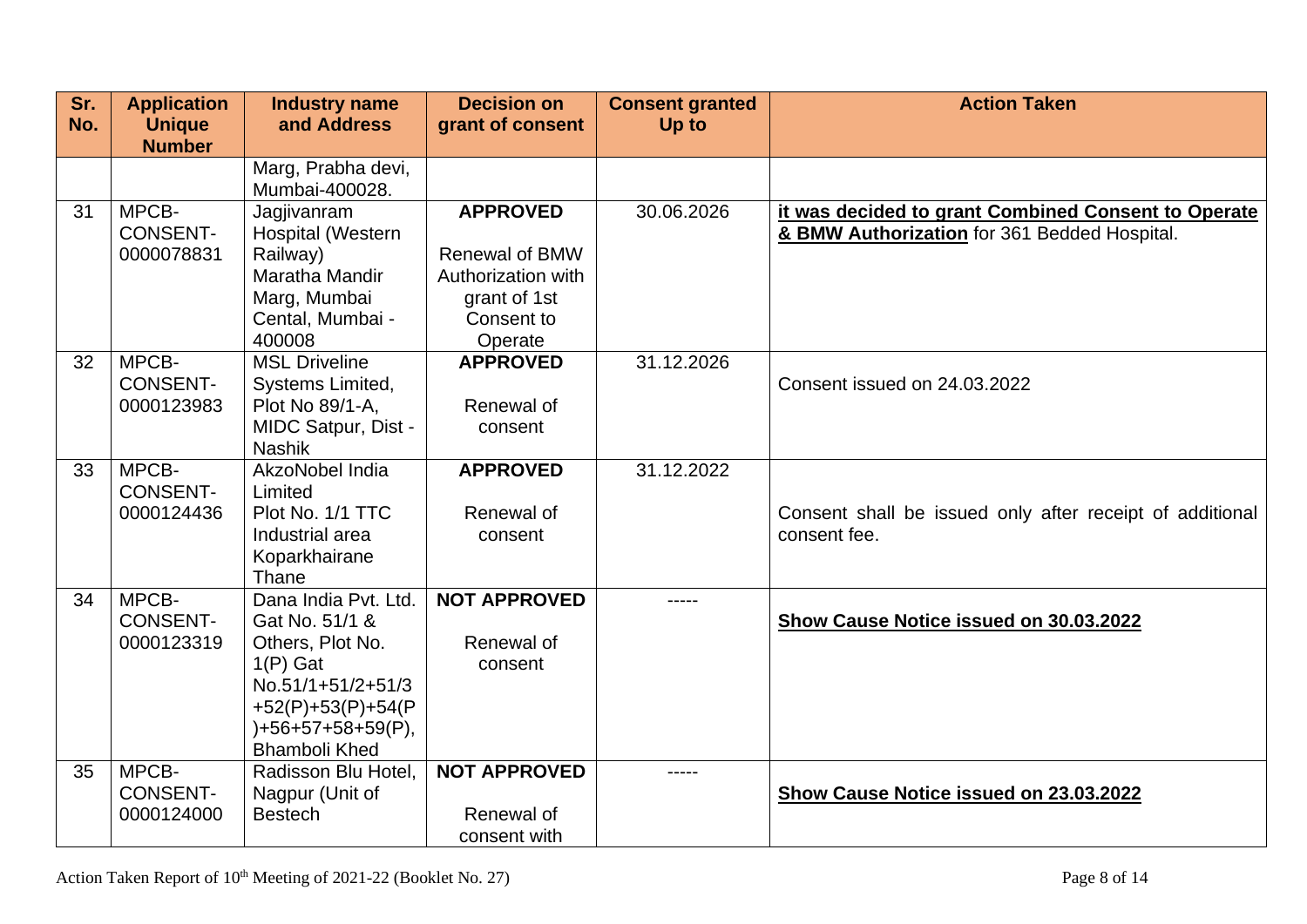| Sr.<br>No. | <b>Application</b><br><b>Unique</b>    | <b>Industry name</b><br>and Address                                                                                                                       | <b>Decision on</b><br>grant of consent                                                                                                                        | <b>Consent granted</b><br>Up to | <b>Action Taken</b>                                         |
|------------|----------------------------------------|-----------------------------------------------------------------------------------------------------------------------------------------------------------|---------------------------------------------------------------------------------------------------------------------------------------------------------------|---------------------------------|-------------------------------------------------------------|
|            | <b>Number</b>                          | Hospitalities Pvt.<br>$Ltd.$ )<br>Plot No. 7<br>Somalwada,<br>Chhatapati Square,<br>Wardha Road<br>Nagpur                                                 | increase in total<br>plot area                                                                                                                                |                                 |                                                             |
| 36         | MPCB-<br><b>CONSENT-</b><br>0000124153 | Bosch Ltd. Plot no.<br>75, MIDC Estate<br>Satpur, Trimbak<br>Road, Nashik, Dist.<br><b>Nashik</b>                                                         | <b>APPROVED</b><br>Renewal of<br>consent with<br>increase in CI                                                                                               | 28.02.2023                      | Consent issued on 12.04.2022                                |
| 37         | MPCB-<br><b>CONSENT-</b><br>0000120091 | <b>Bharati Vidyapeeth</b><br>Medical<br>Foundations                                                                                                       | <b>APPROVED</b><br>Renewal of<br>Combined<br>Consent to<br>Operate & BMW<br>Authorization (831<br>Beds) &<br>Amalgamation<br>with CCA (200<br>Beds Expansion) | 31.03.2026                      | Consent shall be issued after obtaining latest JVS results. |
| 38         | MPCB-<br><b>CONSENT-</b><br>0000115442 | <b>Bhusawal Thermal</b><br><b>Power Station</b><br>Unit No. 3 (210MW)<br>& Unit No. 4 & 5<br>(2x500MW),<br>Deepnagar, Tal-<br>Bhusawal, Dist-<br>Jalgaon. | <b>NOT APPROVED</b><br>Renewal of<br>consent with<br>decrease in CI                                                                                           | -----                           | Show Cause Notice issued on 23.03.2022                      |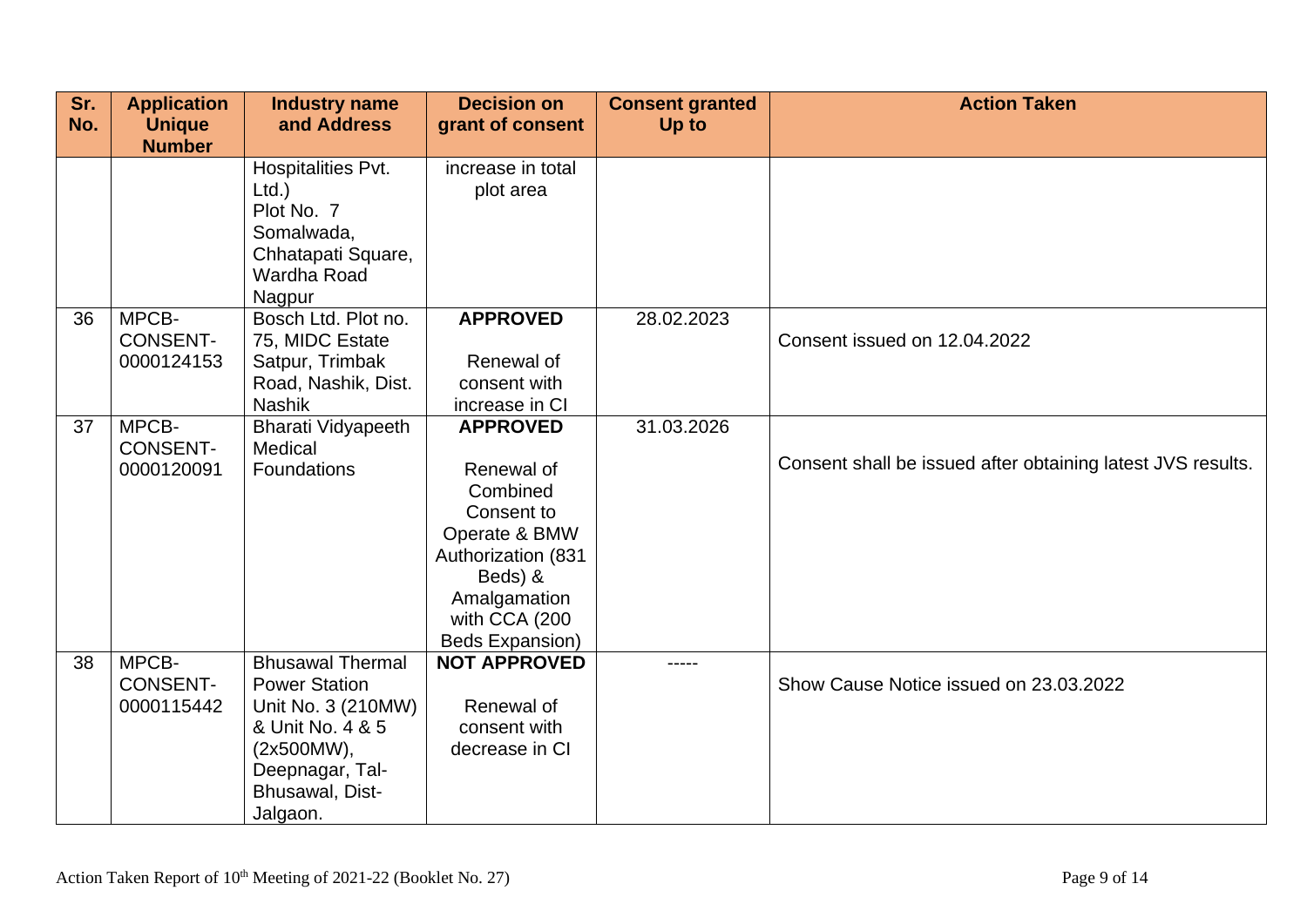| Sr.<br>No. | <b>Application</b><br><b>Unique</b><br><b>Number</b> | <b>Industry name</b><br>and Address                                                                                                                                           | <b>Decision on</b><br>grant of consent                                                     | <b>Consent granted</b><br>Up to | <b>Action Taken</b>                                                                                                                                                                                                                                                                                                                                                                                                                                                                                                                                                                                                                                                                                                                                                                                                                                                               |
|------------|------------------------------------------------------|-------------------------------------------------------------------------------------------------------------------------------------------------------------------------------|--------------------------------------------------------------------------------------------|---------------------------------|-----------------------------------------------------------------------------------------------------------------------------------------------------------------------------------------------------------------------------------------------------------------------------------------------------------------------------------------------------------------------------------------------------------------------------------------------------------------------------------------------------------------------------------------------------------------------------------------------------------------------------------------------------------------------------------------------------------------------------------------------------------------------------------------------------------------------------------------------------------------------------------|
| 39         | MPCB-<br><b>CONSENT-</b><br>0000125226               | Raymond UCO<br>Denim Pyt Ltd<br>Plot No. C-1, C-<br>$1(P)$ , C-2, C-4, C-<br>4/1 Lohara MIDC<br>Yavatmal, Dist:<br>Yavatmal.                                                  | <b>APPROVED</b><br>Renewal of<br>consent with<br>increase in CI                            | 31.01.2027                      | Consent shall be issued verification of treatment and<br>disposal of effluent, adequacy of pollution control systems<br>and after receipt of additional consent fees from PP, if any.                                                                                                                                                                                                                                                                                                                                                                                                                                                                                                                                                                                                                                                                                             |
| 40         | MPCB-<br><b>CONSENT-</b><br>0000123271               | <b>Viraj Profiles</b><br>Limited, Plot No. G-<br>75 & G-76, MIDC<br>Tarapur, Dist.<br>Palghar                                                                                 | <b>NOT APPROVED</b><br>Renewal of<br>consent with<br>decrease in<br>production<br>quantity |                                 | it was decided to issue SCN and call the PP for<br>technical presentation along with detailed compliance<br>report.                                                                                                                                                                                                                                                                                                                                                                                                                                                                                                                                                                                                                                                                                                                                                               |
| 41         | MPCB-<br><b>CONSENT-</b><br>0000124781               | Roma Builders Pvt.<br>Ltd. Survey No. 136<br>to 139, 141 to 148,<br>150 to 167, 169 to<br>179, 181 to 194,<br>Village Kolshet &<br>Kavesar, Thane<br>(W), Thane - 400<br>607. | <b>APPROVED</b><br>Renewal of<br>Consent to<br>Operate                                     | 31.10.2022.                     | It was decided to grant renewal of Consent to Operate<br>for residential & commercial complex under on total plot<br>area 7,86,279 sq. mtrs. for construction BUA 10,31,879 sq.<br>mtrs. out of total construction BUA 20,32,225.66 sq. mtrs.<br>by imposing the following conditions:<br>1. PP shall properly operate STP to achieve the<br>treated domestic effluent standard for the parameter<br>BOD-10 mg/lit including disinfection facility to the<br>treated sewage.<br>2. The treated sewage shall be 60% recycled for<br>secondary purposes such as toilet flushing, air-<br>conditioning, cooling tower make up, firefighting etc.<br>and remaining shall be utilized on land for gardening<br>and/ or connected to local body sewer line with<br>water metering<br>system.<br>3. PP shall properly operate Bio-methanation plant for<br>the treatment of wet garbage. |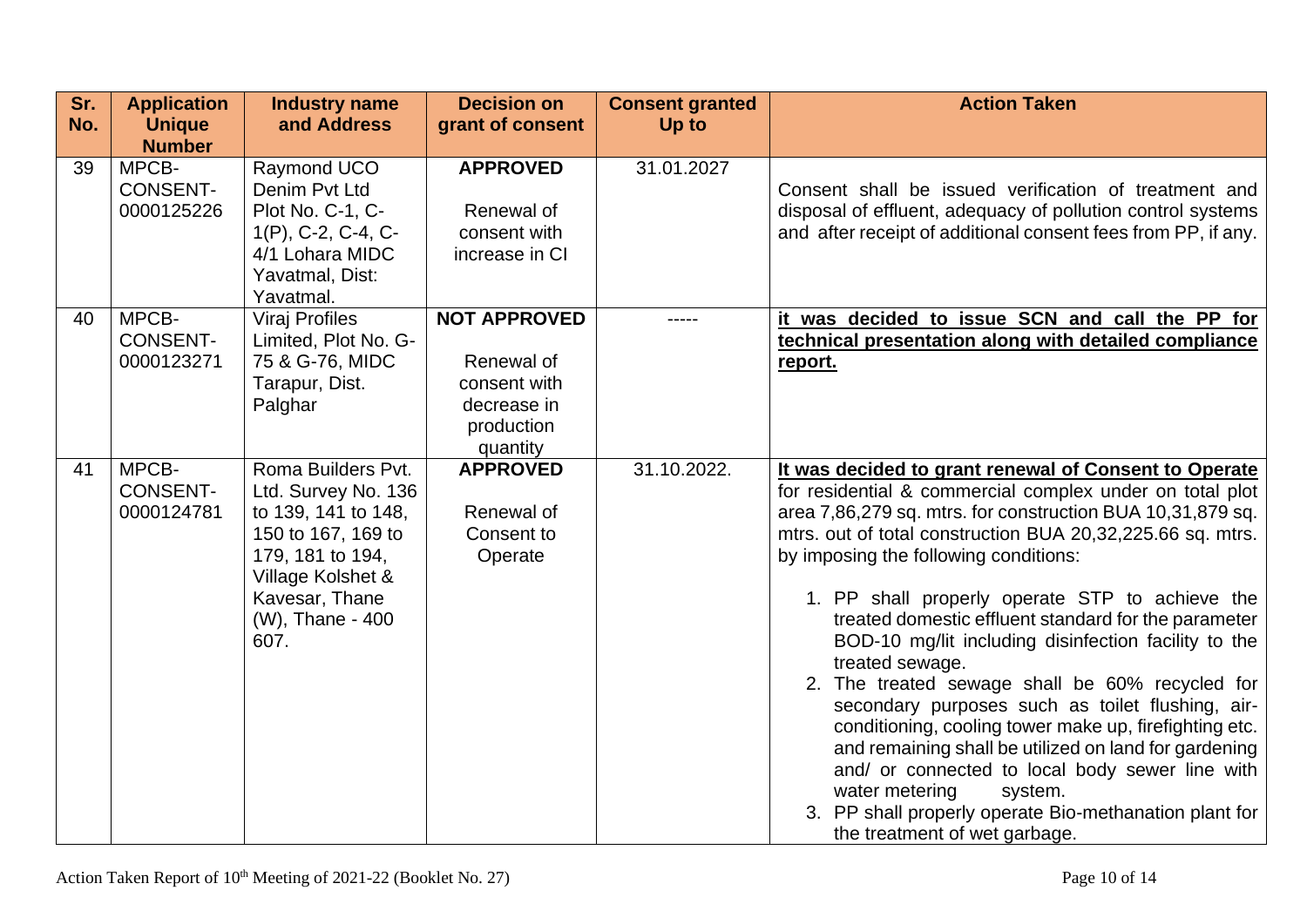| Sr.<br>No. | <b>Application</b><br><b>Unique</b><br><b>Number</b> | <b>Industry name</b><br>and Address                                                                                                                                                     | <b>Decision on</b><br>grant of consent                          | <b>Consent granted</b><br>Up to | <b>Action Taken</b>                                                                                                                                                                                                                                          |
|------------|------------------------------------------------------|-----------------------------------------------------------------------------------------------------------------------------------------------------------------------------------------|-----------------------------------------------------------------|---------------------------------|--------------------------------------------------------------------------------------------------------------------------------------------------------------------------------------------------------------------------------------------------------------|
|            |                                                      |                                                                                                                                                                                         |                                                                 |                                 | 4. PP shall make provision of charging ports for electric<br>vehicles at least 30% of total available parking slots.<br>5. PP shall extend existing BG of Rs. 25 Lakh towards<br>O & M of Pollution Control Systems and compliance<br>of Consent conditions. |
| 42         | MPCB-<br><b>CONSENT-</b><br>0000125735               | <b>Umicore Autocat</b><br>India Pvt Ltd.<br><b>Survey No</b><br>1295,1296,1122B,1<br>129B, 1140. Plot no<br>03, Survey No<br>1295,1296,1122B,1<br>129B, 1140. Mauje<br>Shirwal Khandala | <b>APPROVED</b><br>Renewal of<br>Consent                        | 31.01.2025                      | Consent issued on 12.04.2022                                                                                                                                                                                                                                 |
| 43         | MPCB-<br><b>CONSENT-</b><br>0000125344               | Ruchi Soya<br><b>Industries Limited</b><br>S.No. 4 & 5 S.No. 4<br>& 5, Vill-Isambe,<br>Savroli- Kharpada<br>Road, Tal-<br>Khalapur, Dist.<br>Raigad.                                    | <b>APPROVED</b><br>Renewal of<br>consent with<br>decrease in CI | 31.12.2025                      | Consent issued on 12.04.2022                                                                                                                                                                                                                                 |
| 44         | MPCB-<br><b>CONSENT-</b><br>0000126539               | Sudarshan Jeans<br>Pvt Ltd<br>Plot No-A-35, Plot<br>No-A-35, Village-<br>Loni Devkar,<br><b>Indapur MIDC</b><br>Area, Tal- Indapur,<br>Dist-Pune.                                       | <b>APPROVED</b><br>Renewal of<br>consent with<br>increase in CI | 31.01.2023                      | Consent shall be issued after receipt of additional consent<br>fees from PP                                                                                                                                                                                  |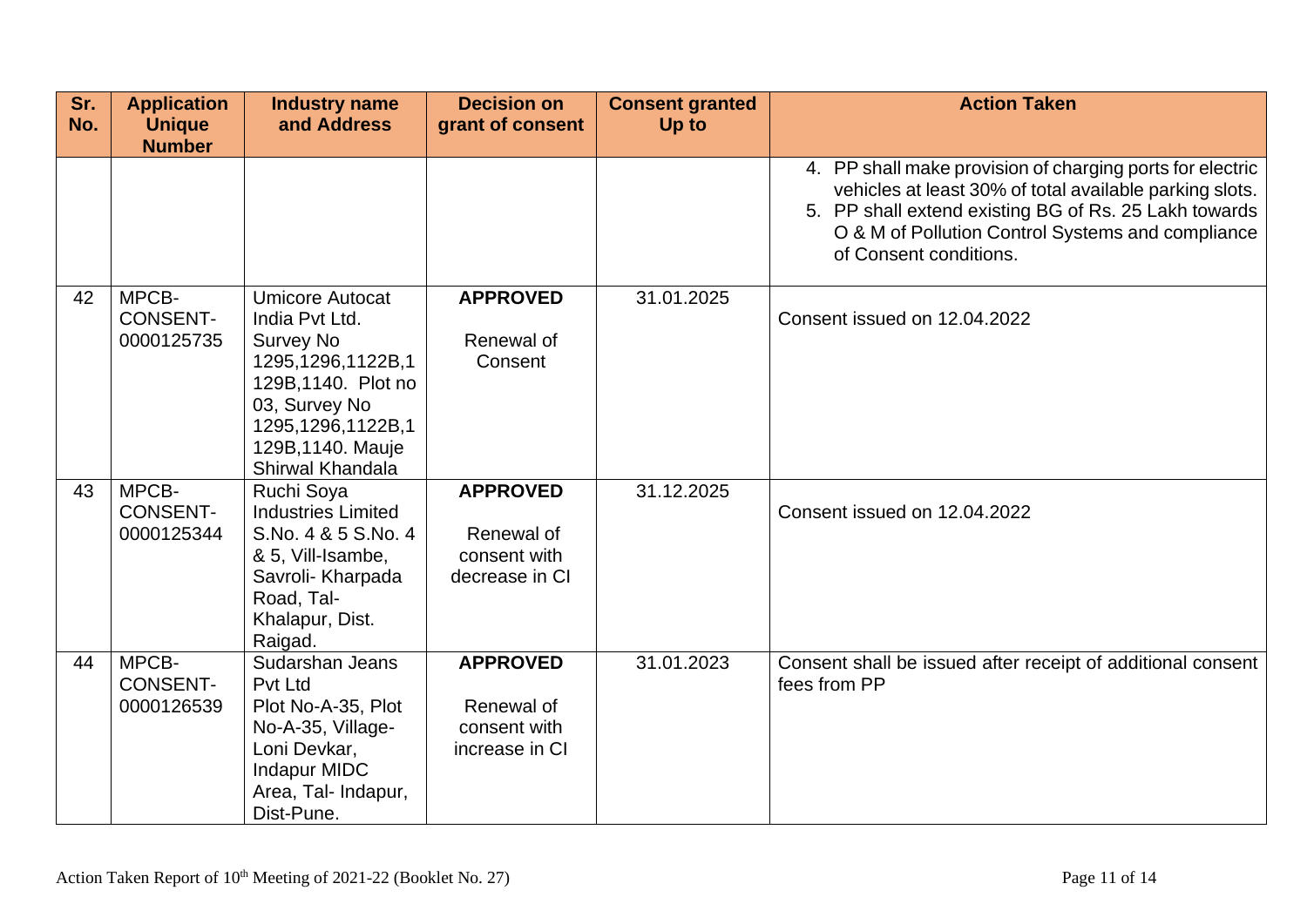| Sr.<br>No. | <b>Application</b><br><b>Unique</b>    | <b>Industry name</b><br>and Address                                                                                                 | <b>Decision on</b><br>grant of consent                                                    | <b>Consent granted</b><br>Up to | <b>Action Taken</b>                                                                                                                                                                                                                                                                                                                                                                    |
|------------|----------------------------------------|-------------------------------------------------------------------------------------------------------------------------------------|-------------------------------------------------------------------------------------------|---------------------------------|----------------------------------------------------------------------------------------------------------------------------------------------------------------------------------------------------------------------------------------------------------------------------------------------------------------------------------------------------------------------------------------|
|            | <b>Number</b>                          |                                                                                                                                     |                                                                                           |                                 |                                                                                                                                                                                                                                                                                                                                                                                        |
| 45         | MPCB-<br><b>CONSENT-</b><br>0000126230 | <b>Hindalco Industries</b><br>Limited<br>02, MIDC Taloja<br>Plot No. 02, MIDC<br><b>Taloja Panvel</b>                               | <b>NOT APPROVED</b><br>Renewal of<br>consent with<br>increase in CI                       | -----                           | It was decided to defer the case & issue SCN for refusal<br>of consent due to above lapses.                                                                                                                                                                                                                                                                                            |
| 46         | MPCB-<br><b>CONSENT-</b><br>0000126151 | <b>FINE ORGANIC</b><br><b>INDUSTRIES</b><br><b>LIMITED</b><br>N-2 ADDITIONAL<br><b>MIDC</b><br><b>AMBERNATH</b><br><b>AMBERNATH</b> | <b>APPROVED</b><br>Renewal with<br>increase in CI                                         | 31.01.2027                      | Consent issued on 12.04.2022                                                                                                                                                                                                                                                                                                                                                           |
| 47         | MPCB-<br><b>CONSENT-</b><br>0000126518 | Aquapharm<br><b>Chemicals Pvt. Ltd</b><br>Plot No. K-3/1-2-3<br><b>Mahad MIDC</b><br>Mahad                                          | <b>APPROVED</b><br>Renewal of<br>Consent with<br>increase in CI                           | 31.01.2024                      | Consent issued on 12.04.2022                                                                                                                                                                                                                                                                                                                                                           |
| 48         | MPCB-<br><b>CONSENT-</b><br>0000126319 | Jehangir Hospital<br>CTS No. 34, 35,<br>35/1, Sasoon Road,<br>Pune 411001                                                           | <b>APPROVED</b><br>Renewal of<br>Combined<br>Consent to<br>Operate & BMW<br>Authorization | 31.12.2024                      | It was decided to grant renewal of Combined Consent to<br>Operate & BMW Authorization for 335 Bedded Hospital on<br>total plot area 19,943.32 sq. mtrs. for construction BUA<br>17,389.31 sq. mtrs., by imposing following conditions:<br>1. PP shall install Effluent Treatment Plant (ETP) within<br>6 months and submit Bank guarantee of Rs. 5 lakh<br>towards compliance of same. |
| 49         | MPCB-<br><b>CONSENT-</b><br>0000126712 | <b>Hindalco Industries</b><br>Limited., survey<br>No.- 95/1, 95/2<br>Village-Dahali Tal.<br>Mouda, Dist.<br>Nagpur.                 | <b>NOT APPROVED</b><br><b>Renewal with</b><br>increase in CI                              | -----                           | Show Cause Notices issued on 23.03.2022                                                                                                                                                                                                                                                                                                                                                |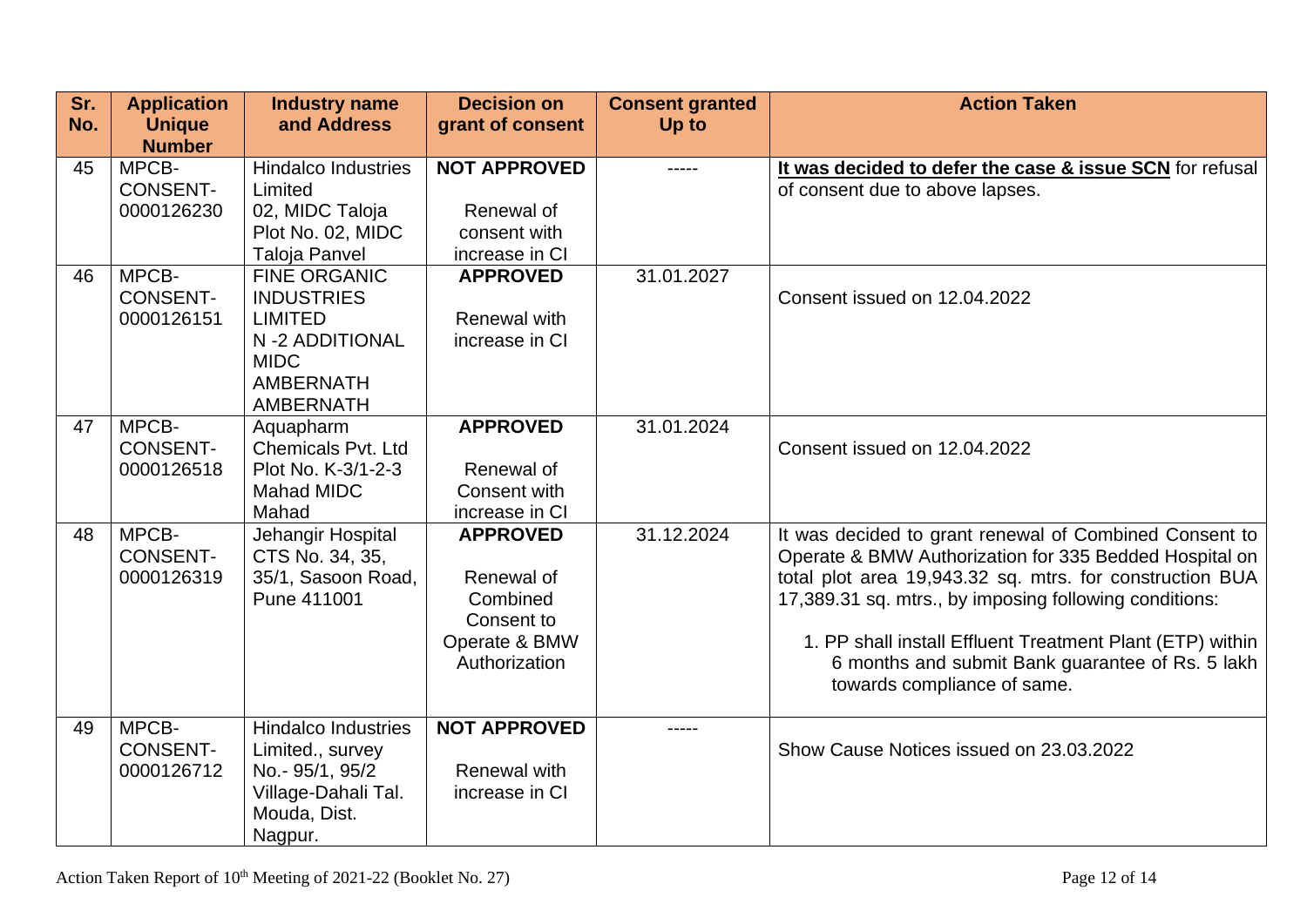| Sr. | <b>Application</b> | <b>Industry name</b>              | <b>Decision on</b>  | <b>Consent granted</b> | <b>Action Taken</b>                                         |
|-----|--------------------|-----------------------------------|---------------------|------------------------|-------------------------------------------------------------|
| No. | <b>Unique</b>      | and Address                       | grant of consent    | Up to                  |                                                             |
|     | <b>Number</b>      |                                   |                     |                        |                                                             |
| 50  | MPCB-              | <b>Privi Speciality</b>           | <b>NOT APPROVED</b> | -----                  | It was decided to defer the case and call for Technical     |
|     | <b>CONSENT-</b>    | Chemicals Ltd.                    |                     |                        | Presentation w.r.t. disposal of hazardous waste and by-     |
|     | 0000127702         | $(Unit - II)$                     | Renewal of          |                        | products and pointwise compliance of existing consent to    |
|     |                    | $C-3,4,5,6,6/1,7,8,9,$            | Consent             |                        | operate conditions.                                         |
|     |                    | 33/1 & X-9,10,11                  |                     |                        |                                                             |
|     |                    | <b>MIDC Mahad</b>                 |                     |                        |                                                             |
| 51  | MPCB-              | <b>POSCO</b>                      | <b>APPROVED</b>     | 28.02.2027             |                                                             |
|     | <b>CONSENT-</b>    | <b>Maharashtra Steel</b>          |                     |                        | Consent issued on 12.04.2022                                |
|     | 0000128520         | Pvt Ltd., C-1 & C-1               | Renewal of          |                        |                                                             |
|     |                    | Part, Vile-Bhagad                 | Consent with        |                        |                                                             |
|     |                    | MIDC, Tal-                        | increase in CI      |                        |                                                             |
|     |                    | Mangaon, Dist -                   |                     |                        |                                                             |
|     |                    | Raigad                            |                     |                        |                                                             |
| 52  | MPCB-              | Shri Saibaba                      | <b>APPROVED</b>     | 31.03.2026.            |                                                             |
|     | <b>CONSENT-</b>    | <b>Sansthan Trust's</b>           |                     |                        | Consent shall be issued after obtaining latest JVS results. |
|     | 0000121937         | Shri Saibaba                      | Renewal of          |                        |                                                             |
|     |                    | Hospital                          | Combined            |                        |                                                             |
|     |                    | Ap. Shirdi, Tal.                  | Consent to          |                        |                                                             |
|     |                    | Rahata, Dist.                     | Operate & BMW       |                        |                                                             |
|     |                    | Ahmednagar.                       | Authorization       |                        |                                                             |
| 53  | MPCB-              | Shri Saibaba                      | <b>APPROVED</b>     | 31.03.2026.            |                                                             |
|     | <b>CONSENT-</b>    | <b>Sansthan Trust's</b>           | Renewal of          |                        | Consent shall be issued after obtaining latest JVS results. |
|     | 0000121943         | Shri Sainath                      | Combined            |                        |                                                             |
|     |                    | Hospital                          | Consent to          |                        |                                                             |
|     |                    | Ap. Shirdi, Tal.<br>Rahata, Dist. | Operate & BMW       |                        |                                                             |
|     |                    | Ahmednagar.                       | Authorization       |                        |                                                             |
| 54  | MPCB-              | Steel Authority of                | <b>NOT APPROVED</b> | -----                  |                                                             |
|     | <b>CONSENT-</b>    | India Limited,                    |                     |                        | It was decided to defer the case till submission of latest  |
|     | 0000124473         | Chandrapur ferro                  | Renewal of          |                        | JVS results of stack & air and justification towards        |
|     |                    | alloy plant                       | consent with        |                        | increased CI.                                               |
|     |                    | Chandrapur                        | increase in CI      |                        |                                                             |